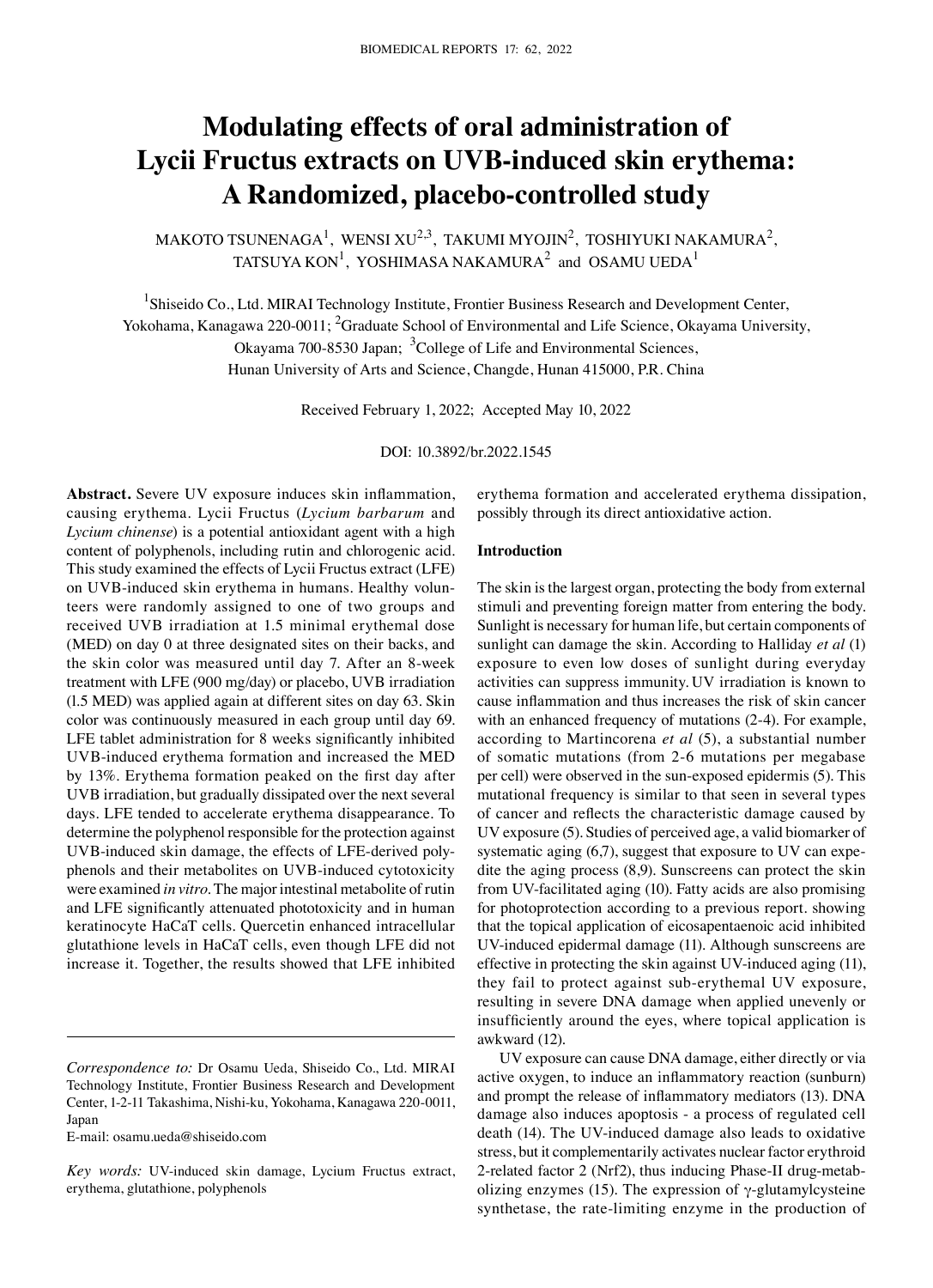reduced glutathione, is mediated by Nrf2 expression (15). It has been highlighted that certain food components influence the inflammasome possibly through Nrf2‑related enzymes (16).

Previous studies suggested that antioxidant supplementation (such as vitamins C and E) could help combat reactive oxygen species (17,18), and augment the protective effects of sunscreens (19). Other effective treatments against UV damage include green tea, coffee, fruit, and other products rich in antioxidants (20‑22); some carotenoids have been reported to show similar effects (17,23,24). A systematic review of Lycii Fructus, namely goji berries (*Lycium barbarum* and *Lycium chinense*), found that these plants have been used as a folk medicine and traditional foods for centuries (25). The body of research demonstrated that Lycii Fructus is effective for enhancing kidney and liver function, protecting ocular health, and boosting immunity (25). Lycii Fructus is rich in polysaccharides, water‑soluble vitamins, carotenoids, and polyphenols such as flavonoid glycosides and phenolic acids (26). As noted in a review by Ulbricht *et al* (25), some of these components exhibit antioxidative activity and are able to inhibit UVB‑induced cell death (25). This view is supported by Amagase and Farnsworth (26), who examined the effects of goji berries on a man who had a pruriginous eruption on a sun‑exposed area of skin (27). This study demonstrated that the man's minimal erythema dose for UVB was decreased following intake of the goji berries (27). A study using rodents also showed that orally consumed goji berry juice inhibited UV damage in mice (28). In a study on human participants, Kuwazuru *et al* (29) examined the effects of supplementation containing goji berries or their ethanol extracts (29). The results indicated that the supplementation was effective in inhibiting UV-induced erythema formation. However, the study was limited by its small size, and the trial was not randomized.

In the present randomized, double-blind, placebo‑controlled clinical trial study, we examined the effects of LFE on UV‑induced epidermal damage to confirm whether LFE is effective for inhibiting erythema formation. Considering previous reports, 44 participants were recruited and 22 participants were randomized to each treatment (17,21‑24). We also investigated the possibility that LFE exerts antioxidative effects *in vivo* as LFE has been reported to facilitate cytoprotective gene expression and enhance the production of glutathione in hepatocytes (30). To elucidate which polyphenols participate in protection against UVB‑induced skin damage, we examined the effects of the LFE components on antioxidative capacity after human keratinocytes were directly exposed to UV.

#### **Patients and methods**

*Study design.* The present study was a randomized, placebo‑controlled, double‑blinded study, with a parallel group test conducted by Derma Labo, Inc. This trial conformed to the Declaration of Helsinki (31) and was approved by the Ethics Committee of Tactics (Hokkaido Activation Center) on December 14, 2016 (approval no. 2016‑100). Written informed consent was obtained from all potential participants prior to participant selection. Fig. 1 shows the test schedule. The test was conducted between January 16 and May 1, 2017.



Figure 1. Test schedule. Subjects were randomly assigned to one of two groups. Both groups received 1.5 MED UV radiation on day 0 at three designated sites on their backs, and measurements were performed until day 7. The placebo group (upper) and the LFE group (lower) ingested placebo (solid line) or LFE (dotted line), respectively, for 8 weeks. Subsequently, UV irradiation at l.5 MED was applied again at different sites on day 63 and measurements were performed until day 70 with continued placebo or LFE ingestion. Further, the subjects were irradiated with UV of a predetermined intensity, which was the same as irradiation at the time of screening on day 63 and the MED of each subject was determined again. MED, Minimal Erythema Dose; LFE, Lycii Fructus extract.

The individual in charge of test materials allocation performed random allocation, such that the primary background factors were not biased amongst each group. The allocation of the test materials was performed based on an allocation table (key code) prepared from a random number table in advance by the individual in charge of the test materials allocation. The allocation table was sealed by the person in charge of test materials allocation and kept secret until opening. After confirming that all data was fixed, the individual in charge of test materials' allocation opened the key after confirming the sealing status of the allocation table and emergency key code. The individual in charge of test materials allocation submitted the allocation table after opening the key and created a record.

*Participants.* The purpose of the study was to clarify the effects of LFE ingestion on UVB‑induced skin erythema. After screening, participants were recruited from among 118 individuals in the Exam's volunteer bank, which was managed by Derma Labo. Inc, who agreed to participate. Participants were Japanese nationals aged between 20 and 60 years of age.

Individuals were excluded from the study if any of the following circumstances applied: i) Pigmentation, inflammation, or other significant reactions were present at the skin site; ii) the participant had a history of photo sensitivity or presented symptoms of such; iii) the participant was suspected to be allergic to the test materials (for example, the participant had experienced allergic reactions to the applied food in the past); iv) sunburn had occurred in the skin site during the 3 months preceding the study; v) they had chronic skin conditions (such as atopic dermatitis) present at the skin site; vi) the participant was pregnant (or planned to get pregnant during the study) or lactating; vii) the participant had asthma or a similar chronic condition and regularly took medication for the condition; viii) the participant was taking medication that may affect the test results, including medication for freckles, UV‑induced pigmentation, or liver spots (e.g., drugs containing L‑cysteine,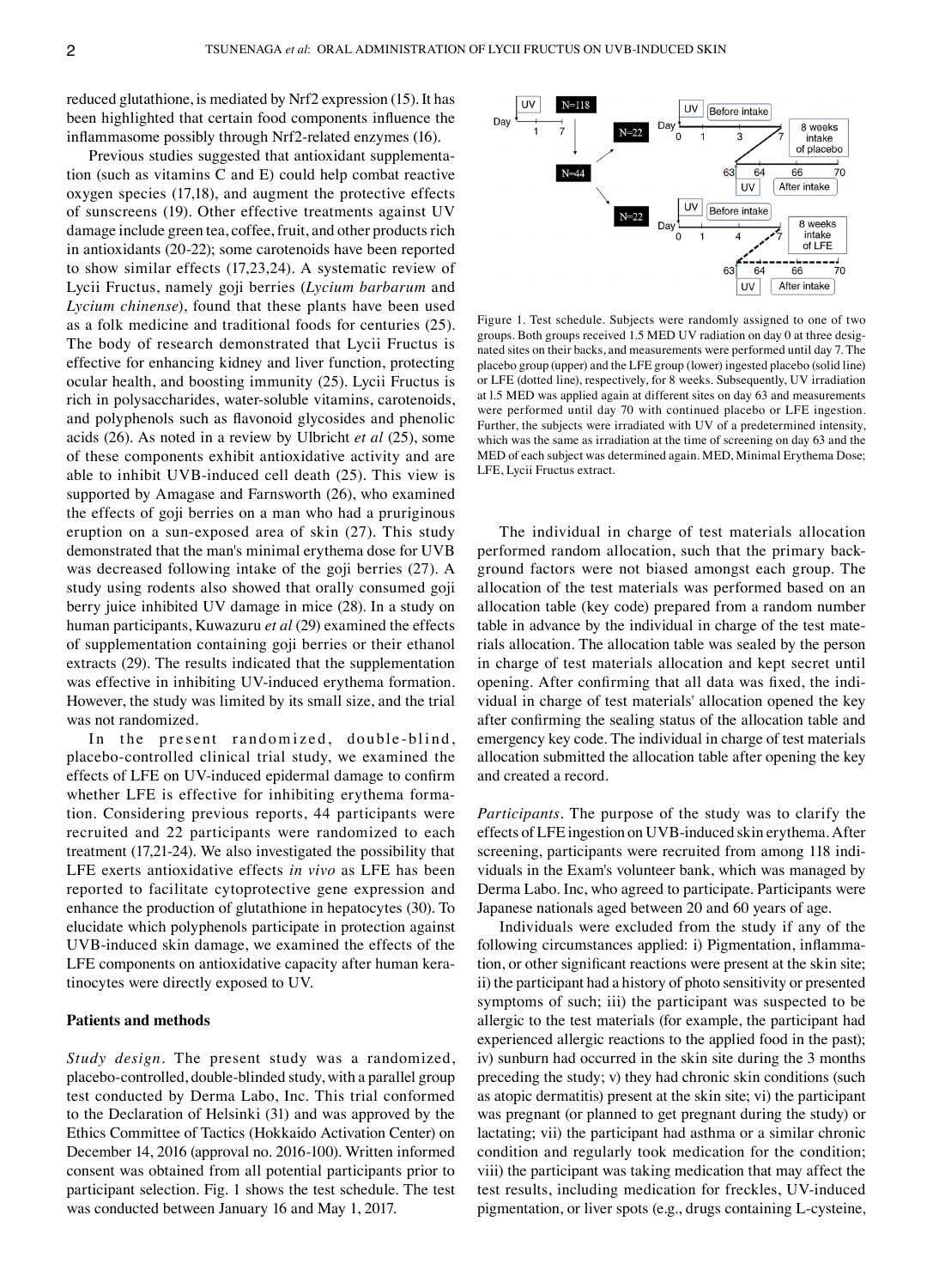vitamin C, or tranexamic acid); ix) during the 3 months preceding the study, the participant was regularly taking (>5 days a week) skin whitening supplements or other nutritional supplement with claims of antioxidant properties (e.g., supplements rich in catechins, flavonoids, or polyphenols); x) the participant was currently undergoing, or had undergone during the past three months, a trial that involved the ingestion of food or drugs, the use of cosmetics, or something similar; xi) the participant was a regular smoker; xii) the participant had applied topical medication to the skin site during the past week; xiii) the participant intended to travel abroad or to swim in the sea during the study period (between screening and end of the study); xiv) the participant was undergoing hormone replacement therapy following the start of menopause or a menopausal disorder; and/or xv) the participant was otherwise deemed ineligible for the study by the physician-in-charge or principal investigator.

During the study, participants were required to adhere to the following rules and prohibitions: i) Participants were not allowed to apply topical medication to the skin site, take medication for freckles, UV‑induced pigmentation, or liver spots (e.g., drugs containing L‑cysteine, vitamin C, or tranexamic acid), or use non‑medical drugs (officially known in Japan as ʻquasi‑drugs') or cosmetics. Participants were permitted to use personal hygiene products such as soap and shower gel, but they were not allowed to switch these products during the study period. If participants unavoidably needed to use the above medication, quasi-drugs, or cosmetics, they were instructed to report the product name, volume used, period used, and reason for use in a journal; ii) participants were not allowed to take medication (or apply topical medication) or take or apply newly designated ʻquasi‑drugs' or traditional Chinese medicines; iii) participants were not allowed to ingest newly designated health foods or foods carrying health or nutritional claims (officially known in Japan as 'food for specified health uses' or ʻfood with function claims'). If participants unavoidably needed to eat such foods, they were instructed to either report the product name, ingredients, and volume consumed in their journal or to affix the label (or a copy thereof) to their records. Participants were also instructed to report the name and amount consumed of any health food, ʻfood for specified health uses,' or ʻfood with function claims' that they were regularly consuming; iv) For a 2‑week period preceding the study, participants had to refrain from any activity that could cause sunburn, such as participating in outdoor sports or using a tanning bed. Participants were asked to take steps to avoid UV exposure altogether (from both indoor and outdoor sources). They were instructed, for example, to wear sun-protective hats and clothing and to use sunscreen. If participants nonetheless suffered sunburn, they were instructed to report the time, duration of exposure, and severity (e.g., ʻskin red, feels sore') in their journal; v) on the evening prior to a test day, participants were required to bathe or shower before going to bed. They were not allowed to bathe or shower before testing on the test day; vi) on a test day, participants were not allowed to engage in intense exercise until the test was over; vii) on a test day, participants were not allowed to consume any spicy food or drink such as curry, chilies, or hot sauce (e.g., Tabasco); vii) participants were not allowed to scrub the skin site with abrasive personal hygiene Table I. Composition of LFE and placebo tablets.

| Component                                                                     | LFE tablets,<br>$mg/6$ tablets <sup>a</sup> | Placebo tablets,<br>$mg/6$ tablets <sup>a</sup> |
|-------------------------------------------------------------------------------|---------------------------------------------|-------------------------------------------------|
| LFE                                                                           | 900                                         |                                                 |
| Microcrystalline cellulose                                                    | 966                                         | 933                                             |
| Carmellose calcium                                                            | 36                                          | 36                                              |
| Calcium stearate                                                              | 18                                          | 18                                              |
| White potato                                                                  |                                             | 933                                             |
| Total                                                                         | 1920                                        | 1920                                            |
| <sup>a</sup> Each subject took 6 tablets per day. LFE, Lycii Fructus extract. |                                             |                                                 |

products; ix) for a 1-month period preceding the study, participants were not allowed to undergo beauty treatments such as a chemical peel or spa treatment; and x) participants were not allowed to start any regular supplement regimens.

*Test materials.* The supplement used in this study was a tablet containing LFE, which was provided by Matsuura Yakugyo Co., Ltd., and consisted of microcrystalline cellulose, carmellose calcium, and calcium stearate. This supplement was comparable to a placebo containing the same components, except that the LFE was substituted with potato starch (Table I). A total of six LFE tablets (the daily dose) contained 900 mg LFE; the amount of rutin and chlorogenic acid contained in the extract of LFE in this human study was 926 and 876  $\mu$ g/day, respectively, with 966 mg microcrystalline cellulose, 36 mg carmellose calcium, and 18 mg calcium stearate. A total of 6 placebo tablets contained 933 mg microcrystalline cellulose, 36 mg carmellose calcium, 18 mg calcium stearate, and 933 mg potato starch. The LFE and placebo tablets were supplied by Shiseido Pharmaceutical. The tablets were administered orally at a rate of six per day for 8 weeks.

*Screening*. The candidates reported their skin type with reference to the Fitzpatrick scale (32). Those with Type I (always burns, never tans) and Type II (usually burns, tans minimally) were selected for screening. Solar Light's Model 601 Multiport solar simulator was used to produce six stages of erythema on the selected candidates' backs at increments of  $\sim$ 20% (11.4, 15.0, 19.2, 21.9, 27.6, and 30.6 mJ/cm<sup>2</sup> ). Each irradiated surface area was  $0.5 \text{ cm}^2$  ( $\Phi$ =8 mm). UV irradiance was measured using a Solar Light's PMA2100 radiometer and PMA2108 biologically weighted UV‑B detector. The following day, the irradiated areas were examined to determine each participant's MED. Minimal tanning dose (MTD) was determined on the 7th day following irradiation. Based on the MED and MTD results, 44 candidates were selected for participation in the study. These candidates were randomly assigned to be divided into two groups to avoid bias in major background factors among the groups. Allocation of test materials was carried out based on the allocation table prepared in advance from the random number table. The assignment table was sealed by the person in charge of the trial food assignment and was strictly stored until opening.

Other screening processes included a lifestyle survey [with items on medical history, present symptoms, lifestyle,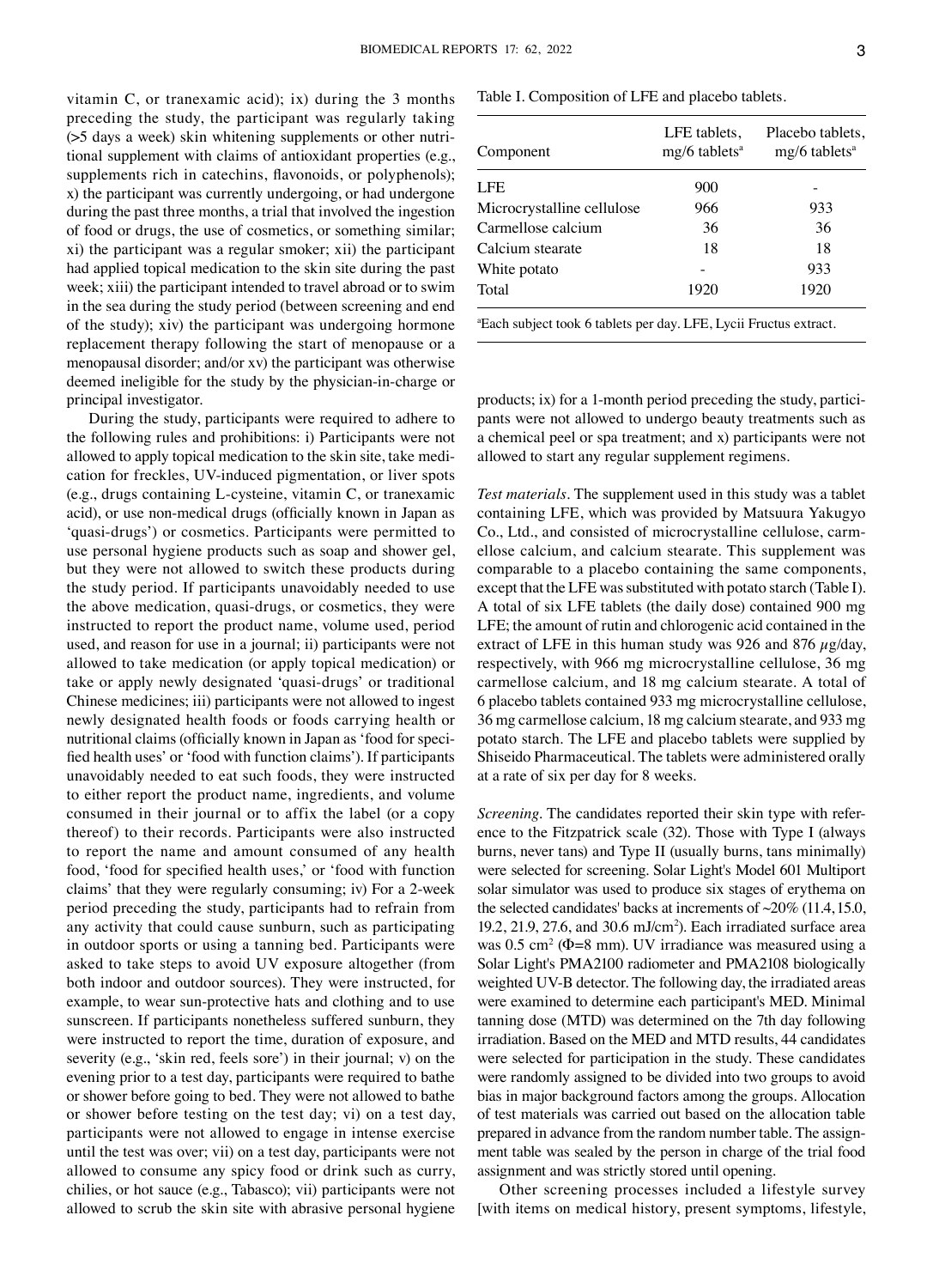medication, use of cosmetics and supplements, and physical characteristics such as height (cm), weight (kg), BMI, systolic blood pressure (mmHg), diastolic blood pressure (mmHg), and pulse (beats/min)], a general biochemical blood test, a blood test for *in vitro* antioxidant potential test, and a questionnaire about diet (brief-type self-administered diet history questionnaire) (33).

*Induction of erythema and measurement of skin color.*  Of the candidates judged eligible to participate by the physician-in-charge, 44 individuals were finally selected. All the candidates were highly UV-sensitive (8 men, 36 women; median age was 50 years old; age range 22 to 59 years).

During the study, MED was determined as follows. Before and after an 8-week course of the active agent or placebo (intervention), the skin sites were exposed to six stages of irradiation as in the screening. A total of 24 h after irradiation, the pigmentation in the testing sites was measured, and the pigmentation after intervention was compared with that before intervention.

Three skin sites on the back were irradiated. The irradiated UV intensity was 1.5x higher than that of the participant's MED. The participants were divided into two groups: An experimental (LFE) group and control (placebo) group. To control for MED differences, the participants were assigned to groups such that the groups had a similar average MED. Before intervention, pigmentation was measured four times: Before irradiation, and on days 1, 3, and 7 after irradiation. The participants then took their tablets for 8 weeks; those in the LFE group took the supplement containing LFE and those in the placebo group took the placebo. After the 8‑week intervention, the participants underwent irradiation with the UV intensity at 1.5x their MED. As before, pigmentation was measured before irradiation, and on days 1, 3, and 7 after irradiation (Fig. 1).

The devices used to measure skin pigmentation were a Minolta CR‑200 Chromameter (Konica Minolta), a Mexameter MX 16 (Courage + Khazaka Electric GmbH), and a C-Cube (Pixience SA) (34). The measurements were conducted in a room with a constant temperature  $(23\pm2^{\circ}C)$  and humidity  $(45±5%)$ , and the participants were given 20 mins to acclimatize themselves to the room before measurement. Two skin hydration values were measured: Stratum corneum hydration (SCH) and transepidermal water loss (TEWL). The former was measured using a Corneometer CM825 (Courage + Khazaka Electric GmbH). Each irradiated site was measured five times and the average SCH was determined as arbitrary units (AU). Non‑irradiated sites were measured as well to provide a control value.

The latter value, TEWL, was measured using a Tewameter TM300 (Courage + Khazaka Electric GmbH). The TM300 was placed on the target skin site for 15 secs and then activated for 20 secs. Five readings were taken after 10 secs following activation, and the average (where the deviation was least) was defined as the TEWL  $(g/hm^2)$ .

*Analyses of antioxidants and oxidative markers in serum.*  Blood samples were taken just before trial and at 8 weeks. In each case, the samples were taken before irradiation by a nurse under a physician's supervision. The blood sample was used to determine the *in vivo* antioxidative capacity. Each sample

was collected using a vacuum blood collection tube with a separating agent. The blood was centrifugally separated for 15 min at 2,000 x g at room temperature. The separated blood was then stored at -30°C before measurement. Antioxidant volume was used as a measure of antioxidative capacity. The blood samples were sent to Hoken Kagaku's Sapporo laboratory for biochemical and hematological analysis. Four markers of in‑serum antioxidative capacity were used. The first was total glutathione disulfide (GSH+GSSG), measured using an OxiSelect total glutathione assay kit (cat. no. STA‑312). The second was carbonylated protein, measured using an OxiSelect protein carbonyl ELSIA kit (cat. no. STA‑310‑T). The third was lipid peroxides, measured using an OxiSelect 8‑iso‑prostaglandin F2 α Elisa kit (cat. no. STA‑337). These three OxiSelect devices were provided by Cell Biolabs. The fourth marker was 8‑hydroxy‑2‑deoxyguanosine (8‑OHdG), measured using a highly sensitive 8‑OHdG check ELISA kit (cat. no. KOG‑HS10E) available on the market by the Japan Institute for the Control of Aging (Nikken Seil Co. Ltd.).

*Daily diet.* The participants' daily diet was ascertained using the brief‑type self‑administered diet history questionnaire (BDHQ). The results were analyzed by the survey provider's support center (the ʻDHQ Support Center').

*Analysis of antioxidative effect on keratinocytes. An immor*talized human keratinocyte cell line (HaCaT) was used to analyze the antioxidative effect. HaCaT cells were obtained from Deutsches Krebsforschungszentrum with a material transfer agreement. The HaCaT cells were cultured using DMEM (Thermo Fisher Scientific Inc.) supplemented with 10% FBS (Thermo Fisher Scientific Inc.) and antibiotics (50 units/ml penicillin and 50  $\mu$ g/ml streptomycin, both provided on the market by Fujifilm Wako Pure Chemical Industries). Alongside LFE, two reagents were used on the HaCaT cells: Chlorogenic acid and quercetin, both of which were provided by Sigma‑Aldrich; Merck KGaA. To obtain the LFE, hydrous ethanol was dehydrated, and the remnants were dissolved in DMSO (final concentration 0.1% (v/v). The protective effect of LFE was measured in terms of cell viability after exposure to UVB. The HaCaT cells were treated with the reagent for 24 h 1 day after pre-culture. Then, the culture medium was replaced with Hank's Balanced Salt Solution (Thermo Fisher Scientific Inc.) and exposed to 50 mJ/cm<sup>2</sup>UVB. The cells were incubated for an additional 24 h after which the cell viability was determined using an MTT (FUJIFILM Wako) assay.

Glutathione (GSH), a marker of intracellular antioxidative capacity, was measured using the DTNB method (Total Glutathione Quantification Kit, Dojindo Molecular Technologies, Inc.). A total of 24 h after inoculation, the cells were treated with LFE for 24 h. Cells were then collected, and the intracellular GSH was measured.

*Statistical analysis.* Statistical analysis was performed using Microsoft Excel 2013 (Microsoft Corporation). A paired Student's t-test was used for intragroup comparisons. Multivariate regression analysis was used to compare changes in MED between the two groups. Covariance analysis was used for erythema time series results, including for time point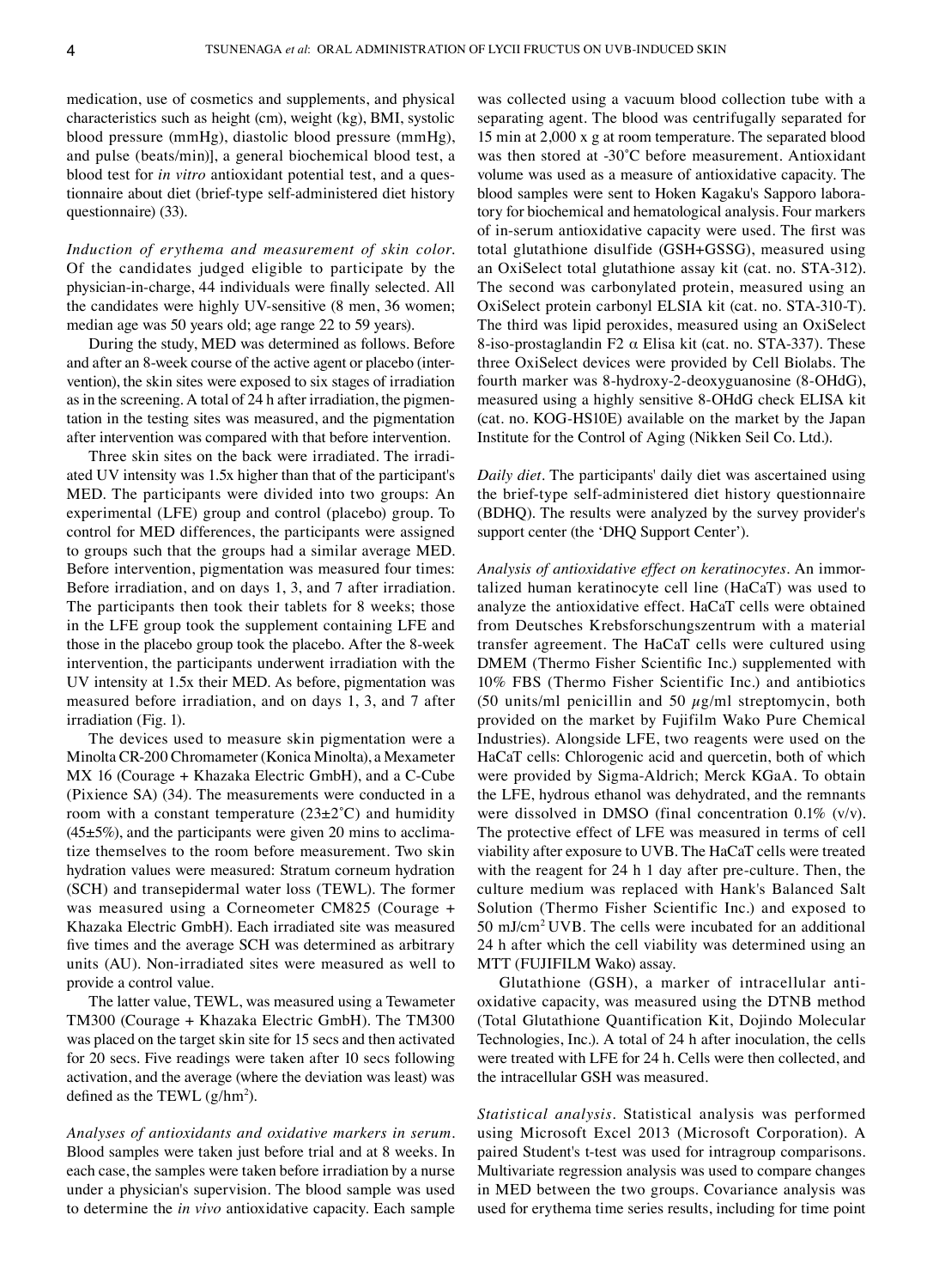comparisons. An unpaired Student's t-test was used for the corresponding time points. All values are presented as the mean  $\pm$  SD. P<0.05 was considered to indicate a statistically significant difference.

*UMIN registration.* This study was registered at the University Hospital Medical Information Network (registration no. UMIN000025593).

## **Results**

*Participants' age, MED, and BMI.* All 44 healthy volunteers selected in the screening process participated in this study. However, six participants were subsequently discontinued; four were voluntarily withdrawn, one was excluded after taking medication, and another was excluded after the MED results indicated a concerning reaction to UV exposure. The final trial consisted of 38 remaining participants, 20 of whom were in the placebo group and 18 of whom were in the experimental group. There were no significant inter-group differences in these items (the placebo group's average MED was  $17.5\pm4.1$  mJ/cm<sup>2</sup>, and the LFE group's was  $18.2 \pm 3.8$  mJ/cm<sup>2</sup>; the placebo group's average BMI was  $22.5 \pm 3.1 \text{ kg/m}^2$ , and the LFE group's was  $22.6\pm3.5$  kg/m<sup>2</sup>). There were no harmful effects of test material based on general biochemical blood tests.

*Change in MED following LFE administration.* Table II shows the placebo and LFE groups' MED values at week 0 (pre‑intervention) and week 8 (post‑intervention), as well as the change between the two-time points. The LFE group's average MED was significantly higher post-intervention (P=0.002). The week 8 figure was  $20.6 \pm 3.9$  mJ/cm<sup>2</sup>, which marks a 13% increase from the week 0 figure of 18.2±3.8 mJ/cm<sup>2</sup> . There was no significant change in the placebo group's MED (P=0.38). The week 0 figure was  $17.5\pm4.1$  mJ/cm<sup>2</sup> and the week 8 figure was  $18.0 \pm 5.1$  mJ/cm<sup>2</sup>. The degree of change significantly differed between the groups  $(P=0.02)$ . In the LFE group, MED changed by  $2.4 \pm 2.6$  mJ/cm<sup>2</sup>, while in the placebo group, it only changed by  $0.5\pm3.5$  mJ/cm<sup>2</sup>.

*Changes in erythema measurements.* This section outlines the results for the erythemas that formed at the three sites on the participants after exposure to UV at 1.5x their MED. The data included 20 placebo participants and the 18 remaining participants in the LFE group. Table III shows the changes in pigmentation over the four time points before intervention (Day 0, Day 1, Day 3, and Day 7) and after intervention (Day 63, Day 64, Day 66, and Day 70). The a\* values indicate CR‑200 readings, while ʻmelanin index' indicates MX 16 readings. Table IV shows the changes in erythema index as measured by the C‑Cube. Fig. 2 shows the changes before and after intervention. In Tables IV and V, values in parentheses indicate change relative to the pre‑irradiation figure (Day 0/Day 63), which was scaled at 100.

As shown in Table III, the a\* value peaked at the first day (Day 1/Day 64) and declined over the next two time points. Conversely, the melanin index rose across the four time points. The LFE group did not differ significantly from the placebo group in terms of the score differences for either of the two indices before and after intervention.

Table II. Change in MED by the intake of LFE.

|            |                      | MED, mJ/cm <sup>2</sup> $(\%)^b$ |                     |
|------------|----------------------|----------------------------------|---------------------|
| Group      | 0 week               | 8 week                           | $\Delta$ 8 weeks    |
| Placebo    | $17.5\pm4.1(100)$    | $18.0 \pm 5.1$ (102.9)           | $0.5 \pm 3.5$       |
| <b>LFE</b> | $18.2 \pm 3.8$ (100) | $18.2 \pm 3.8$ (113.2)           | $2.4 + 2.6^{\circ}$ |

 $P < 0.01$  (using a paired t-test). Data are presented as the mean  $\pm$  SD. Values in parenthesis are percentage values relative to 0‑week. LFE, Lycii Fructus extract; MED, Minimal Erythema Dose.

As shown in Table IV, the C-Cube-measured erythema index rose between Day 0/Day 63 and Day 1/Day 64 before declining. Before intervention, the LFE group's results for the C‑Cube‑measured erythema index did not differ significantly from that of the placebo group  $(P=0.72)$ . After intervention however, the LFE group's results for the C-Cube-measured erythema index differed significantly from that of the placebo group (P=0.001). On Days 66 and 70 (the 4th and 7th days after irradiation), the placebo group's values were significantly higher than that of the LFE group. In addition, UV exposure also affected SCH and TEWL, but the LFE group's post-intervention results did not significantly differ from that of the placebo group after 8 weeks of LFE ingestion (data not shown).

*Evaluation of antioxidative capacity in the serum.* Table V shows the results for the four markers of in-serum antioxidative capacity. Total GSSG increased in both groups after intervention, but not significantly. In the placebo group, total GSH was 3.09±1.67 nM at pre‑intervention and 3.27±1.44 nM at post intervention; in the LFE group, it was 3.04±1.68 nM at pre‑intervention and 4.17±3.38 nM at post intervention. While 8-OHdH in serum were significantly suppressed after intervention in both the Placebo and LFE groups, there were no differences between the two groups. Carbonylated protein measurements showed no differences before or after intervention, or between groups. Carbonylated protein levels declined following intervention in both groups, but the decline was not significant. The remaining two markers, lipid peroxides and 8‑iso‑pro F2 alpha, were significantly lower after intervention, but there was no significant intergroup difference.

*Protection against UV‑induced oxidative stress in HaCaT cells.*  The HaCaT, a spontaneously transformed human keratinocyte cell line derived from the epidermis was used to determine the protective effects of LFE as well as chlorogenic acid (a major component of LFE) and quercetin (an intestinal metabolite of rutin, another major component of LFE). Pretreatment with LFE for 24 h exhibited a significant protective effect on the UVB-induced cytotoxicity at a concentration of 50  $\mu$ g/ml, but this effect decreased at  $1,000 \mu g/ml$  (Fig. 3A). Similarly, chlorogenic acid showed a significant effect at  $5 \mu$ M, but this effect was absent at  $100 \mu$ M (Fig. 3B). Quercetin also exhibited an inhibitory effect from 0.5-5  $\mu$ M (Fig. 3C). The pretreatment of LFE, chlorogenic acid or quercetin significantly inhibited the hydrogen peroxide‑induced cytotoxicity (data not shown).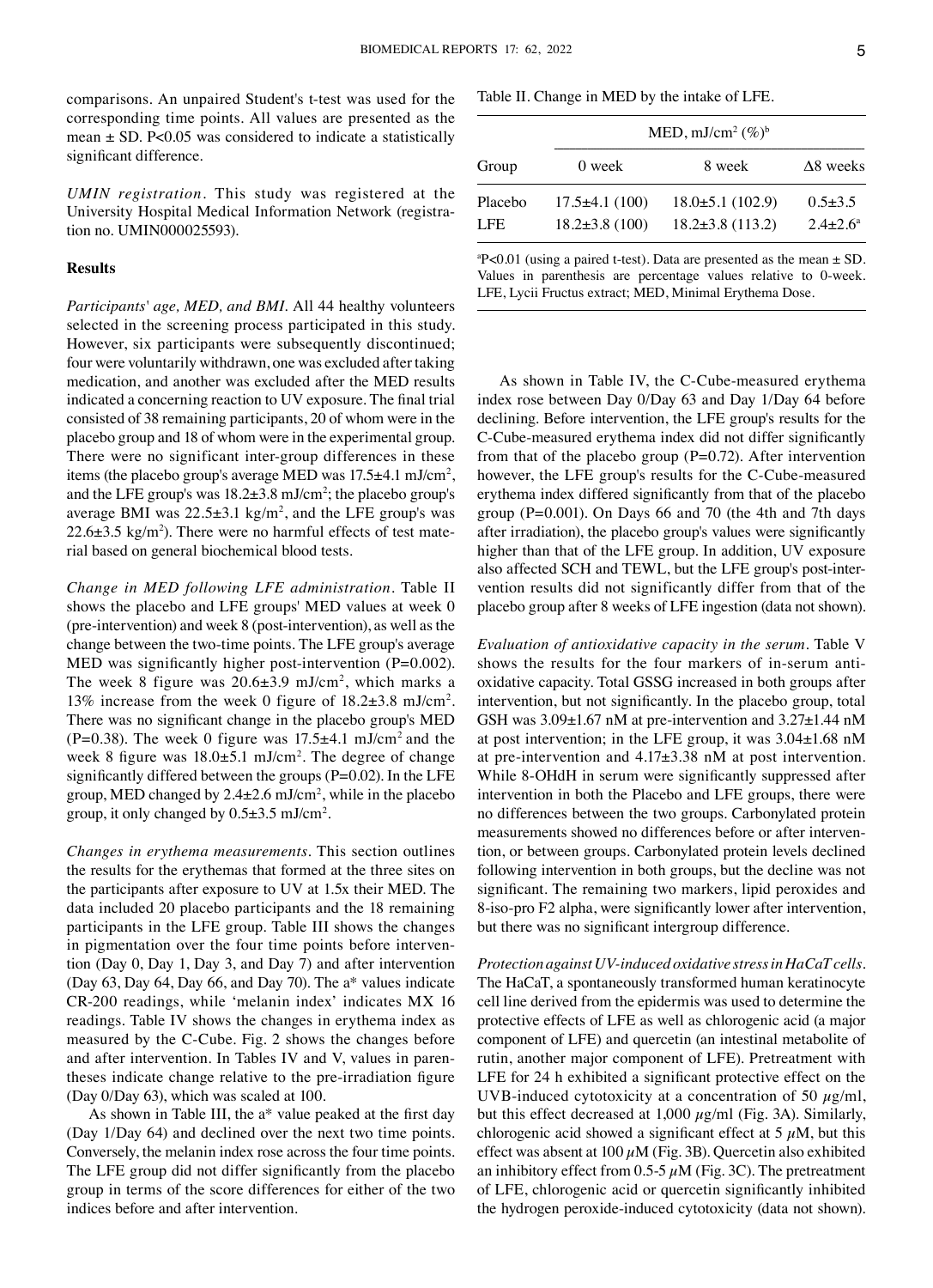| A, *a value                                                                     |                                 |                                   |                                          |                                     |                         |                                         |                                       |                                         |
|---------------------------------------------------------------------------------|---------------------------------|-----------------------------------|------------------------------------------|-------------------------------------|-------------------------|-----------------------------------------|---------------------------------------|-----------------------------------------|
|                                                                                 |                                 | Before ingestion                  |                                          |                                     |                         | After ingestion                         |                                       |                                         |
| Group                                                                           | Day 0                           | Day 1                             | Day 4                                    | Day 7                               | Day 63                  | Day 64                                  | Day 66                                | Day 70                                  |
| Relative difference, % <sup>b</sup><br>Placebo<br>Value                         | $5.24 \pm 1.22$<br>100          | $137.05 + 22.19$<br>$7.01 + 1.27$ | $113.45 \pm 11.95$<br>$5.85 \pm 1.11$    | $5.32 \pm 1.13$<br>$102.37 + 8.17$  | $5.37 + 1.29$<br>100    | $144.48 + 22.49$<br>$7.59 \pm 1.39$     | $127.11 \pm 12.62$<br>$6.75 \pm 1.39$ | $121.06 \pm 12.49$<br>$6.44 \pm 1.38$   |
| Relative difference, % <sup>b</sup><br>Value<br>LFE                             | $4.81 \pm 1.56$<br>100          | $143.39 + 37.88$<br>$6.50 + 1.37$ | $115.39 \pm 17.91$<br>$5.41 \pm 1.48$    | $104.58 + 14.46$<br>$4.94 \pm 1.53$ | $5.01 \pm 1.33$<br>100  | $144.93 \pm 19.90$<br>$7.13 \pm 1.52$   | $126.23 \pm 17.35$<br>$6.21 \pm 1.30$ | $119.78 \pm 14.35$<br>$5.88 \pm 1.24$   |
| B, Melanin index                                                                |                                 |                                   |                                          |                                     |                         |                                         |                                       |                                         |
|                                                                                 |                                 | Before ingestion                  |                                          |                                     |                         | After ingestion                         |                                       |                                         |
| Group                                                                           | Day 0                           | Day 1                             | Day 4                                    | Day 7                               | Day 63                  | Day 64                                  | Day 66                                | Day 70                                  |
| Relative difference, % <sup>b</sup><br>Placebo<br>Value<br>LFE                  | $92.67 + 33.94$<br>100          | 94.28±31.29<br>$103.76 \pm 12.29$ | $100.66 \pm 35.93$<br>$110.14 \pm 10.23$ | 98.80±33.80<br>$108.00 \pm 14.43$   | 82.03±39.83<br>100      | 84.79±38.08<br>102.26±16.18             | $111.33 \pm 10.65$<br>$90.35 + 43.23$ | 87.07±33.80<br>$112.67 \pm 18.73$       |
| Relative difference, % <sup>b</sup><br>Value                                    | 82.96±41.79<br>$\overline{100}$ | 83.82±41.06<br>$101.44\pm 6.90$   | $0.01 + 0.08$<br>86.76±41.21             | $114.67\pm35.95$<br>88.33±37.64     | 65.83±36.68<br>$^{100}$ | $69.29 \pm 36.09$<br>$107.47 \pm 19.90$ | 74.14±35.26<br>$118.39 + 25.54$       | $72.12 \pm 34.59$<br>$112.85 \pm 16.30$ |
| aPlacebo, n=20; LFE, n=18; one patient withdrew from the LFE group. Prom Day 0. |                                 |                                   |                                          |                                     |                         |                                         |                                       |                                         |

6 TSUNENAGA *et al*: ORAL ADMINISTRATION OF LYCII FRUCTUS ON UVB-INDUCED SKIN

Table III. Changes in the  $*$ a value and melanin index $*$ 

.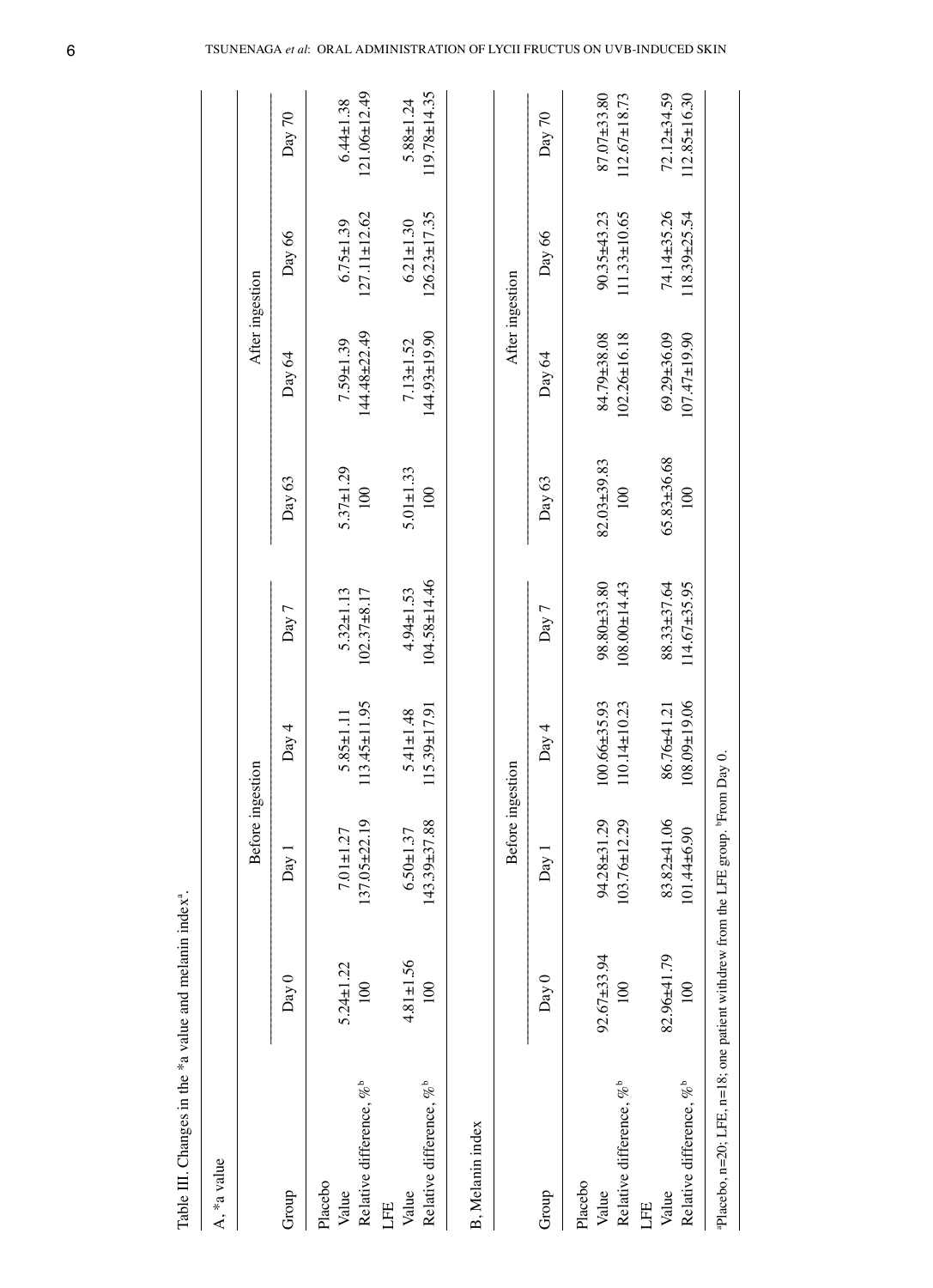| $\frac{1}{2}$                                                                             |
|-------------------------------------------------------------------------------------------|
| ֧֪֪֪֪֦֧֦֦֧֧֧֦֧ׅ֧֦֧֦֧֦֧֦֧ׅ֧֦֧֝֝֝֝֝֝֬֝֓֝֓֜֓֝֬֜֓֜<br>֧֪֧֧֧֧֪֧֪֪֪֪֦֧֦֧֪֪֪֪֪֪֪֪֪֪֪֪֪֪֛֝֬֝֓֝֬֝֬ |
|                                                                                           |
| $\frac{1}{2}$                                                                             |
| ההיה הים                                                                                  |
| į                                                                                         |
|                                                                                           |
| j                                                                                         |

 $\sigma$ 

|                                                                                |                  |                   | Before ingestion |                 |                  |                 | After ingestion |                 |
|--------------------------------------------------------------------------------|------------------|-------------------|------------------|-----------------|------------------|-----------------|-----------------|-----------------|
| Erythema index                                                                 | Day 0            | Day 1             | Day 4            | Day 7           | Day 63           | Day 64          | Day 66          | Day 70          |
| Placebo                                                                        |                  |                   |                  |                 |                  |                 |                 |                 |
| Value                                                                          | $45.69 + 4.10$   | 50.22±4.47        | 48.75±4.48       | $47.51 + 4.24$  | $45.16 + 5.25$   | 54.83±4.90      | $49.56 + 5.21$  | $47.83 + 5.23$  |
| Relative difference, % <sup>b</sup>                                            | $\overline{100}$ | $10.05 + 7.30$    | $106.82 + 4.99$  | $104.12 + 4.99$ | 100              | $122.07+9.06$   | $10.05 + 6.27$  | $106.12 + 5.20$ |
| LEE                                                                            |                  |                   |                  |                 |                  |                 |                 |                 |
| Value                                                                          | 44.63±5.57       | 49.90±6.41        | 47.06±5.78       | 47.04±5.81      | $45.99 \pm 5.81$ | 53.81±6.91      | 48.49±5.49      | $45.90 + 5.14$  |
| Relative difference, % <sup>p</sup>                                            | $\frac{1}{2}$    | $112.12 \pm 8.90$ | $05.62 + 5.32$   | $105.58 + 5.65$ | 100 <sub>1</sub> | $117.27\pm8.90$ | $105.78 + 6.52$ | $00.16 + 6.56$  |
| Placebo, n=20; LFE, n=18; one patient withdrew from the LFE group. Prom Day 0. |                  |                   |                  |                 |                  |                 |                 |                 |

Fig. 4 shows the effect of LFE upon intracellular total GSH, which was determined using the DTNB method. Quercetin increased total GSH at concentrations of 2.5 and 10  $\mu$ M, LFE and chlorogenic acid showed no significant effect for increasing total GSH in HaCaT cells, even though LFE has been reported to enhance the cellular GSH level in hepatocytes (30).

In the BDHQ survey, we asked the participants how much tea and coffee they consumed. The responses indicated that participants, who consumed plenty of tea or coffee prior to the start of the test, tended to frequently have these beverages in the second half of the study (at 8 weeks). Based on this, we assumed that the increasing response in serum total GSH levels comes from the participants who consumed low amounts of tea or coffee per day. There were 10 participants in the LFE group who consumed <220 g of tea or coffee a day and 12 such participants in the placebo group (total GSH: from 2.7±1.6 to 4.7±3.2 nM). The increase in serum GSH in the 10 LFE participants (total GSH: from  $2.7\pm1.7$  to  $3.2\pm1.4$  nM) was not significantly greater than in the placebo group (P=0.11). It would be necessary to control tea/coffee consumption to confirm the cause‑effect relationship.

## **Discussion**

When an erythema forms on the human skin following exposure to UV, melanin production and deposition causes the skin to darken (35). The damaging effects of UV irradiation are significant not only in the epidermis, but also in the hypodermis, resulting in inhibition of an immune response and acceleration of skin aging (36). In addition to sunscreens, consumption of certain nutrients can protect the skin from UV irradiation. Green tea catechins, carotenoids in vegetables and fruits, lycopene in tomatoes and collagen peptides have been reported to inhibit erythema formation (20,37‑39). Similarly, Kuwazuru *et al* (29) and Gomez‑Bernal *et al* (27) suggested that LFE has the potential to inhibit UV‑induced damage. However, neither study conclusively confirmed this effect.

The present study examined the effects of an 8-week supplementation of LFE in Japanese men and women aged 20‑60. The protective effects were determined by measuring the participants' MED and the change-over-time in erythema formation after exposure to UV irradiation at 1.5x the MED. The study adopted a placebo-controlled, double-blind design, and participants took either the LFE supplement or a placebo at 900 mg a day for 8 weeks. As shown in Table II, the LFE group's average MED was increased significantly by 13%. MED increased in the placebo group too, although this increase was not significant. Moreover, the increased MED in the LFE group was significant in comparison to that of the placebo group. As shown in Table III, the LFE intervention did not significantly affect the formation or change-over-time of erythema as measured by a\* values (CR‑200) or melanin index (MX 16). However, the supplementation did significantly affect such according to the C‑Cube‑measured erythema index (Table IV). Erythema formation in the LFE group was significantly lower than that in the placebo group on the day after irradiation (day 64); moreover, on subsequent days, the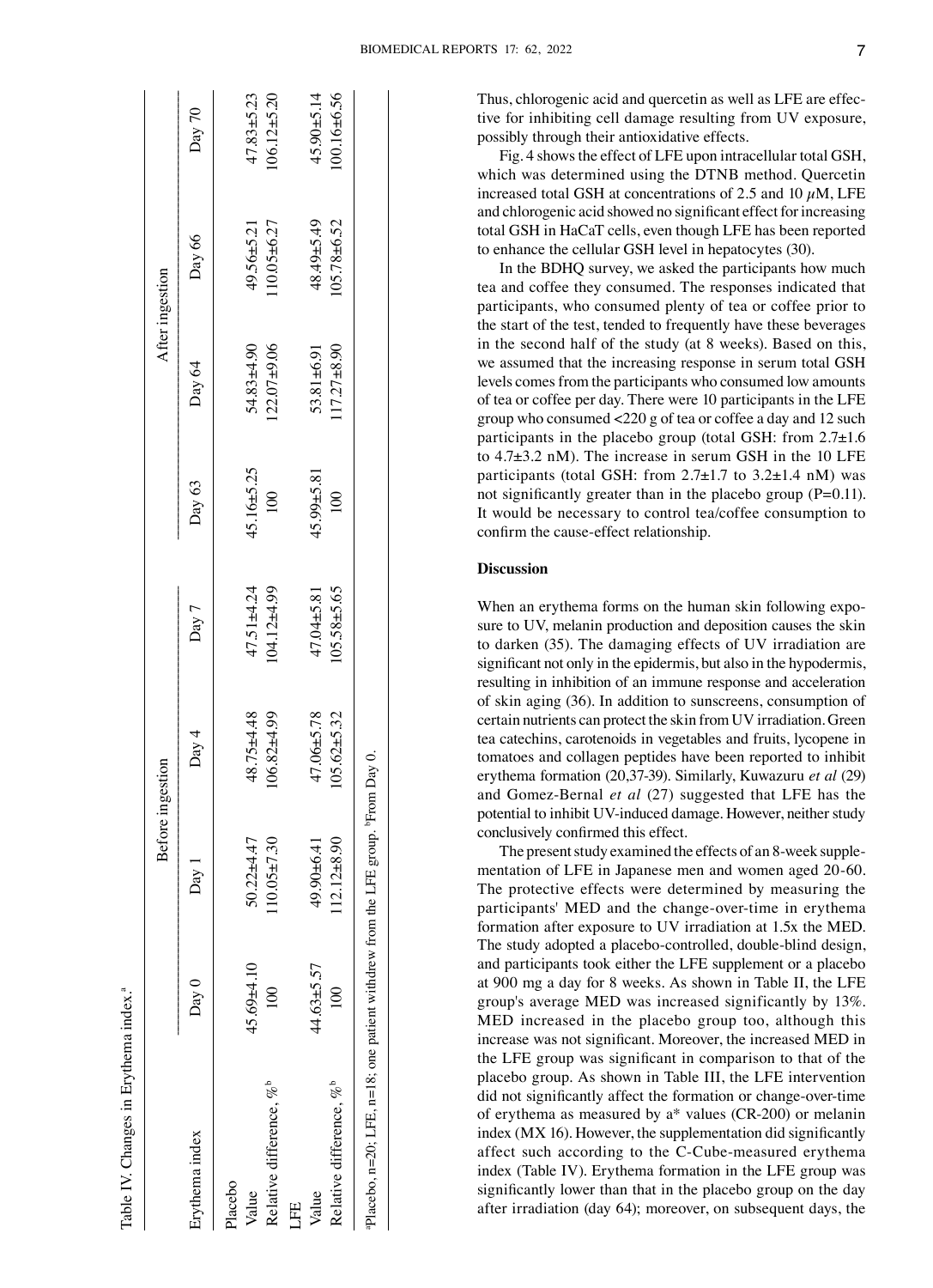|                                                               |                                     | $LFE$ , n=19                                       | Placebo, $n=20$                        |                                        |
|---------------------------------------------------------------|-------------------------------------|----------------------------------------------------|----------------------------------------|----------------------------------------|
| Marker                                                        | <b>Before</b>                       | After                                              | <b>Before</b>                          | <b>Before</b>                          |
| Total GSH, nM                                                 | $3.04\pm1.68$                       | $4.17\pm3.38$                                      | $3.09 \pm 1.67$                        | $3.09 \pm 1.67$                        |
| 8-OHdG, ng/ml                                                 | $2.75 \pm 1.83$                     | $2.25 \pm 1.67$ <sup>a</sup>                       | $3.50\pm3.18$                          | $3.50 \pm 3.18$                        |
| Carbonylated protein, ng/ml<br>8-iso-PRO $F2\alpha$ , nmol/ml | $0.316\pm0.07$<br>$81.72 \pm 40.92$ | $0.297 \pm 0.04$<br>$36.58 \pm 31.91$ <sup>a</sup> | $0.302 \pm 0.07$<br>$104.51 \pm 62.75$ | $0.302 \pm 0.07$<br>$104.51 \pm 62.75$ |

| Table V. Composition of LFE tablets and placebo tablets. |  |  |
|----------------------------------------------------------|--|--|
|----------------------------------------------------------|--|--|

a P<0.05 vs. Before. LFE, Lycii Fructus extract. Antioxidant measurements was performed on serum collected on days 0 and 63.



Figure 2. Erythema formation and disappearance following UV irradiation. The solid line indicates the LFE group and the dashed line indicates the placebo group. Before intervention, changes in erythema did not differ significantly between the LFE and placebo groups. According to the covariance analysis, after intervention, erythema disappeared earlier in the LFE group than they did in the placebo group, which was not the case before intervention. Based on the unpaired t-test, at day 66 and day 70, erythema in the LFE group was significantly lower than the placebo group. \*P<0.05, \*\*P<0.01 (Student's t-test); \*\*\*P<0.01 (covariance analysis). LFE, Lycii Fructus extract.

erythemas disappeared significantly faster in the LFE group compared with the placebo group (Table IV and Fig. 2). The reason that the C‑Cube detected a significant difference where the other measures did not, may be due to the fact that the C‑Cube measurement relies on a relatively large surface area (44.6 mm<sup>2</sup>), resulting in greater detection sensitivity.

A previous rodent study demonstrated that LFE consumption inhibited UV‑induced damage and suggested that LFE could have the same effect in humans(28). The same study also showed that LFE inhibited UV‑induced immune responses with an upregulation in heme oxygenase-1 (HO-1) protein expression. Polysaccharides are a major active component of LFE (40). Another report showed that the polysaccharides contained in LFE protected epidermal cells from UV damage by inducing Nrf2 activity and eliminating reactive oxygen species (41). The effects of polysaccharides were also investigated in a study by Ding *et al* (42). However, that study failed to clarify whether polysaccharides are absorbed intact; if they are metabolized by the gut flora, they may be converted into an active agent (42).

Other than polysaccharides, polyphenols such as chlorogenic acid and rutin, which possess potent antioxidative effects, are abundantly present in LFE. These components may be absorbed during digestion intact directly or as metabolites, after being metabolized by gut microbiota. Previous studies suggest that chlorogenic acid is absorbed in the stomach or intestine intact as it is and as metabolites (43‑45). Once absorbed, chlorogenic acid may spread to the skin via the bloodstream. A study using topically applied chlorogenic acid showed that the intradermal accumulation of chlorogenic acid inhibited UV‑induced erythema (46). Quercetin is produced when rutin is metabolized by gut microbiota (47). Once produced in this manner, the aglycone is absorbed into the bloodstream (48), whereupon it may be transferred to and exert its antioxidative effects in the skin. In a study using epidermal cells, quercetin inhibited UV irradiation-induced release of certain inflammatory cytokines(49). Quercetin may protect against UV‑induced cell damage as it blocks UV‑induced production of reactive oxygen species and protects the mitochondria (50). Gut flora is suggested to mediate the effects of ingested photoprotective agents. For example, Gueniche *et al* (51) found that probiotic bacteria facilitated an earlier recovery following UV‑induced immune response inhibition, while probiotic bacteria are associated with an increased MED (52).

Exposure to UV damages the epidermal cells. The causal factors include singlet oxygen production and DNA damage (53). Singlet oxygen produces 8‑OHdG in DNA, which can be inhibited by antioxidants (54). As shown in Fig. 3, the present study demonstrated that UV‑induced cytotoxicity was reduced by the pretreatment of the epidermal cells with LFE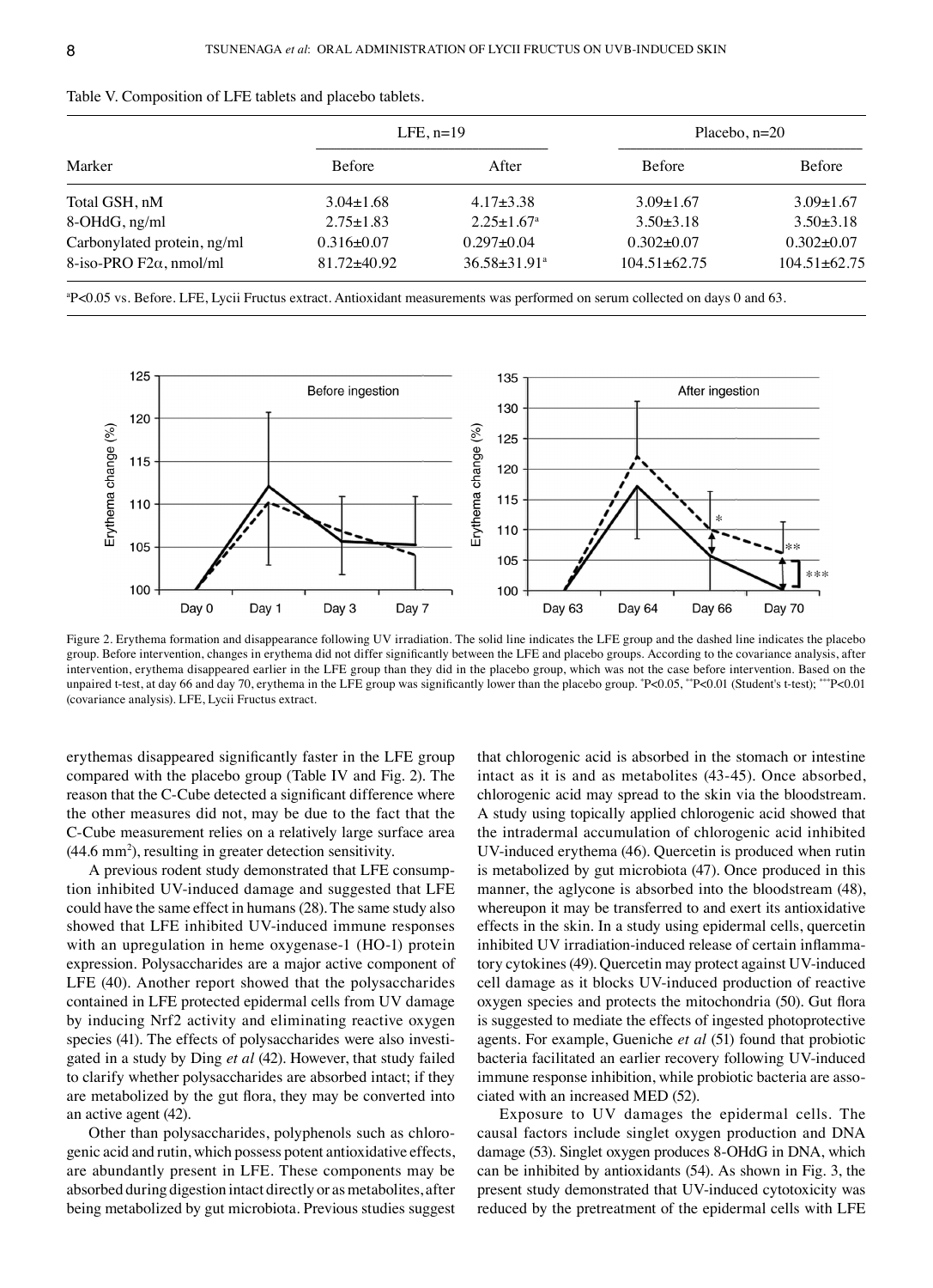

Figure 3. Effect of LFE and its components on UVB-induced toxicity in HaCaT cells. (A) Treatment with 50  $\mu$ g/ml LFE significantly inhibited the UVB-induced toxicity in HaCaT cells. (B) Treatment with 5  $\mu$ M CGA significantly inhibited the UVB-induced toxicity in HaCaT cells. (C) Treatment with 0.5  $\mu$ M Quercetin significantly inhibited the UVB-induced toxicity in HaCaT cells, but increased cell death at a higher concentration  $(10 \,\mu\text{M})$ .  $\text{°P} < 0.05$ ,  $\text{°P} < 0.01$  vs. untreated control. LFE, Lycii Fructus extract; CGA, chlorogenic acid.



Figure 4. Effect of LFE on intracellular total GSH in HaCaT cells. (A) HaCaT cells were treated with DMSO or LFE (50, 100, or 500  $\mu$ g/ml) for 24 h. LFE did not increase intracellular GSH in HaCaT cells. (B) HaCaT cells were treated with DMSO or Quercetin (2.5 or 10  $\mu$ M) for 24 h; 2.5 and 10  $\mu$ M Quercetin increased intracellular GSH levels significantly. (C) HaCaT cells were treated with DMSO or CGA (25, 50, or 100  $\mu$ M) for 24 h. CGA did not increase intracellular GSH levels in HaCaT cells. \*P<0.05, \*\*P<0.01 vs. untreated control. LFE, Lycii Fructus extract; GSH, glutathione; CGA, chlorogenic acid.

or its components (chlorogenic acid and quercetin). Another polyphenol (Chafuroside B) can reduce UV damage, via the modulation of the inflammasome (55). Given this insight, the polyphenols in LFE may inhibit the inflammasome, which remains to be examined. The present study showed that, although LFE had no effect on intracellular GSH production, quercetin significantly increased total GSH levels in HaCaT cells (Fig. 4). Since LFE was reported to enhance the expression of HO-1, an enzyme involved in antioxidant responses, and GCLC (the catalytic subunit for the rate-limiting enzyme in glutathione biosynthesis) as well as NQO1, a Phase-II drug-metabolizing enzyme (30) in hepatocytes, similar mechanisms might be involved in the antioxidative cytoprotective effects of LFE in HaCaT cells. Although it is still unclear why an increase in the expression of these genes is not correlated with intracellular GSH level, quercetin is one of the possible components of LFE that, once absorbed into the body, travels to the skin via the bloodstream and enhances the antioxidative capacity in the epidermal cells. In addition, the redox state also plays an important role in intracellular antioxidant capacity, future efforts will be concerned with modulating the effects of antioxidative components of LFE on the GSSG/GSH ratio.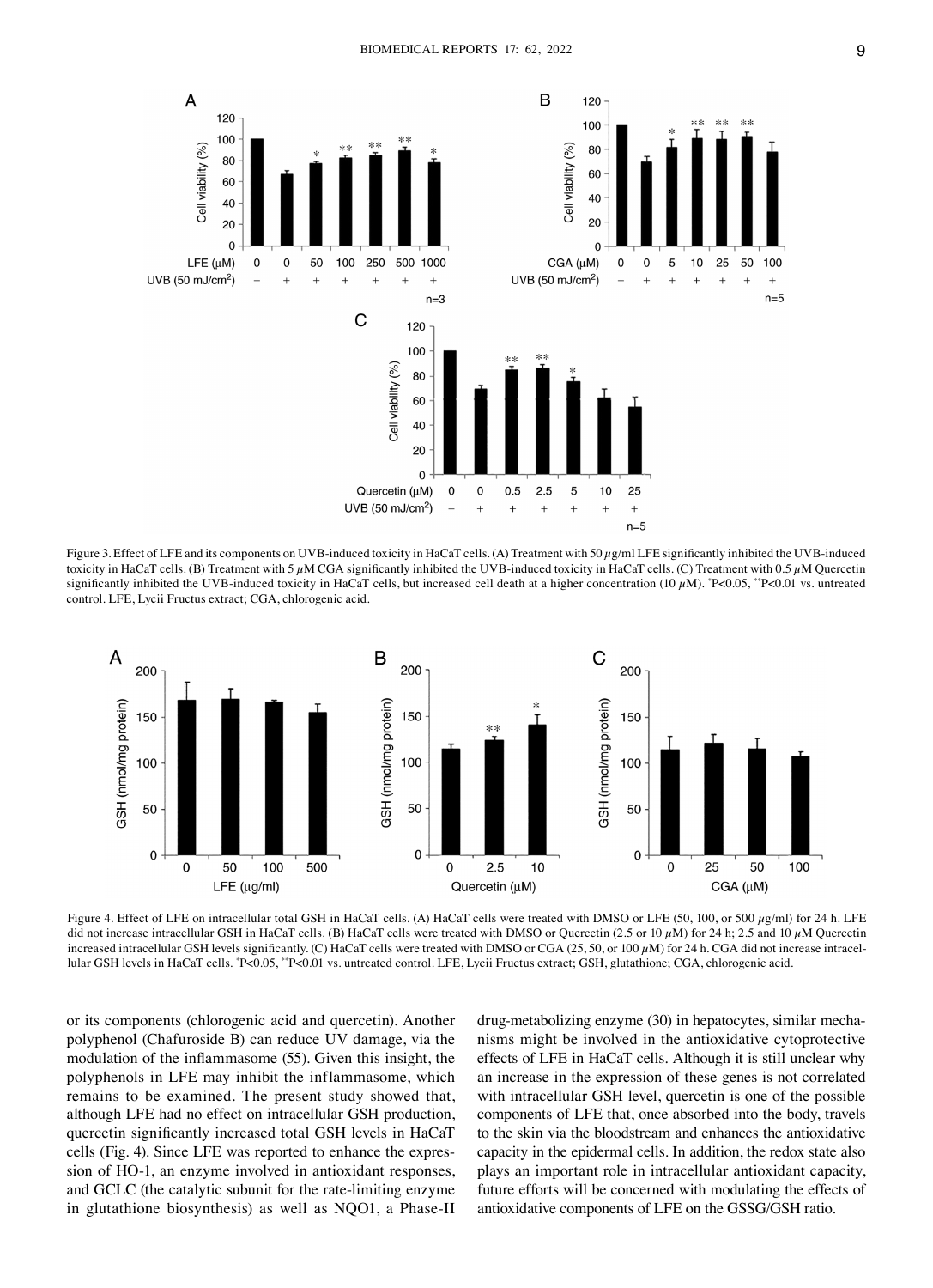Other studies suggested that LFE ingestion was associated with increased superoxide dismutase (SOD) (56), and that goji extract administration reduced 8‑OHdG levels in old mouse cavernosal tissue (57). More recently, our group demonstrated that LFE significantly enhanced the intracellular GSH levels in hepatocytes (30). However, as shown in Table V, LFE ingestion did not lead to increased antioxidative capacity in the blood as measured by total in‑serum GSH levels. This discrepancy ay be attributable to the wide inter-individual variety in Japanese dietary habits. Fukushima *et al* (58) reported that Japanese women who consumed a substantial amount of coffee had fewer pigmented spots, and suggested that the volume of coffee consumed might affect in‑serum antioxidative capacity. In an earlier study, Fukushima *et al* (59) claimed that tea and coffee are the typical beverages from which Japanese people obtain chlorogenic acid, catechines, and other antioxidants. LFE with antioxidants that inhibit UV-induced cytotoxicity, such as chlorogenic acid, can be expected to function to help protect the skin from UV irritation.

The related literature suggests that orally consumed components can affect the epidermis as well as the hypodermis. A systematic review by Wang *et al* (60), for example, revealed that eating fish oil rich in polyunsaturated fatty acids (docosahexaenoic acid and eicosapentaenoic acid) facilitates the expression of genes associated with basement membrane formation and skin cell division. Similarly, Li *et al* (16) reported that oral consumption of sulforaphane, which is abundant in cruciferous vegetables such as broccoli, inhibits inflammatory cytokines and enhances antioxidative activity in the retina. They concluded that sulforaphane both inhibits NLRP3 inflammasome and activates the antioxidative Nrf2 pathway. The above findings can support our findings of a reduction and accelerated decline in UV damage as represented by erythema formation by LFE supplementation. Taken together, three factors may play a pivotal role as follows: i) once absorbed, the LFE components may facilitate the GSH production in the liver; ii) once transferred to the epidermis through the bloodstream, they may enhance antioxidant gene expression and inhibit inflammatory responses in Nrf2‑dependent manners; and iii) the antioxidative components may directly protect the epidermis.

Further research is needed to determine the extent to which the effect of LFE on the intestinal function affects the skin's photoprotective capacity.

A limitation of the study is the sample size. Sampling errors may occur when a survey is conducted using the probability sampling method.

In conclusion, this randomized, double-blind, placebo‑controlled trial, combined with the *in vitro* research using the human HaCaT cells on the effects of LFE against UVB‑induced damage, strongly suggests that LFE ingestion can protect epidermal cells from UVB‑induced oxidative stress. These effects can, in turn, facilitate antioxidative capacity throughout the body, such as in the skin. LFE may augment the effect of sunscreen in protecting the skin from damage. However, the molecular mechanisms underlying the metabolism, absorption, and transportation to the skin of the LFE components are still unclear. Whether these components influence the skin function directly or indirectly through the actions of other organs is the subject of further study. In addition, to find an optimal combination of food ingredients having multiple action points, is another step in obtaining more effective remedies for skin health.

## **Acknowledgements**

Not applicable.

## **Funding**

This study was supported in part by MEXT KAKENHI (grant nos. 17H03818 and 20H02933).

#### **Availability of data and materials**

The datasets used and/or analyzed during the present study are available from the corresponding author on reasonable request.

#### **Authors' contributions**

MT, WX, TN, and TK performed the experiments. TM, TN, and TK performed the data analysis. YN and OU conceived and designed the study. YN and OU confirm the authenticity of all the raw data. All authors read and approved the final manuscript.

#### **Ethics approval and consent to participate**

This trial conformed to the Declaration of Helsinki and was approved by the Ethics Committee of Tactics (Hokkaido Activation Center) on December 14, 2016 (approval no. 2016‑100). Written informed consent was obtained from all potential participants prior to participant selection.

### **Patient consent for publication**

Not applicable.

## **Competing interests**

The authors declare that they have no competing interests.

#### **References**

- 1. Halliday GM, Damian DL, Rana S and Byrne SN: The suppressive effects of ultraviolet radiation on immunity in the skin and internal organs: Implications for autoimmunity. J Dermatol Sci 66: 176‑182, 2012.
- 2. Heck DE, Gerecke DR, Vetrano AM and Laskin JD: Solar ultraviolet radiation as a trigger of cell signal transduction. Toxicol Appl Pharmacol 195: 288‑297, 2004.
- 3. Ley RD and Reeve VE: Chemoprevention of ultraviolet radia‑ tion-induced skin cancer. Environ Health Perspect 105 (Suppl 4): S981-S984, 1997.
- 4. Yang B, Xu QY, Guo CY, Huang JW, Wang SM, Li YM, Tu Y, He L, Bi ZG, Ji C and Cheng B: MHY1485 ameliorates UV‑induced skin cell damages via activating mTOR‑Nrf2 signaling. Oncotarget 8: 12775‑12783, 2017.
- 5. Martincorena I, Roshan A, Gerstung M, Ellis P, Van Loo P, McLaren S, Wedge DC, Fullam A, Alexandrov LB, Tubio JM, *et al*: Tumor evolution. High burden and pervasive positive selection of somatic mutations in normal human skin. Science 348: 880‑886, 2015.
- 6. Gunn DA, de Craen AJ, Dick JL, Tomlin CC, van Heemst D, Catt SD, Griffiths T, Ogden S, Maier AB, Murray PG, *et al*: Facial appearance reflects human familial longevity and cardiovascular disease risk in healthy individuals. J Gerontol A Biol Sci Med Sci 68: 145‑152, 2013.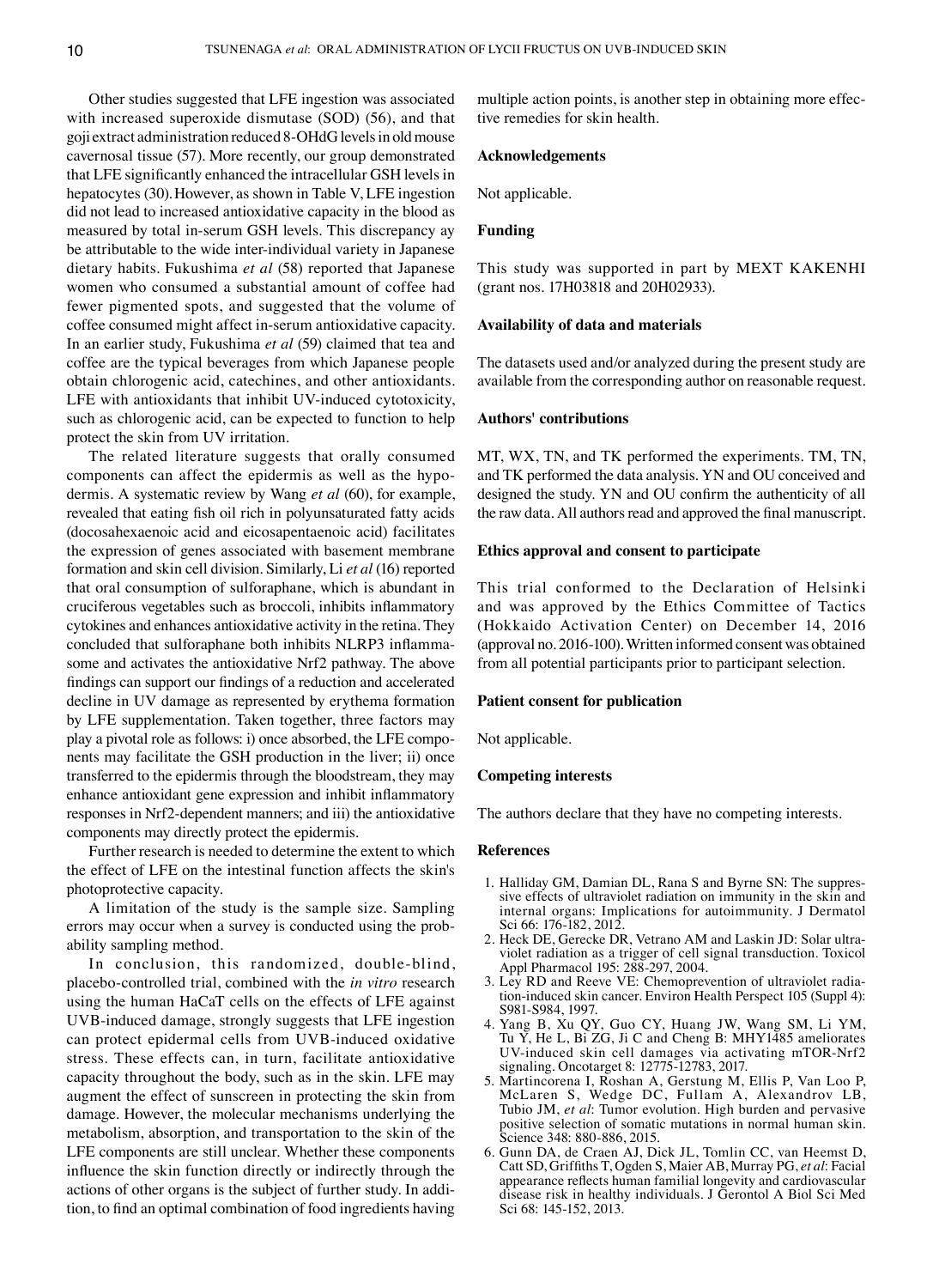- 7. Gunn DA, Larsen LA, Lall JS, Rexbye H and Christensen K: Mortality is written on the face. J Gerontol A Biol Sci Med Sci 71: 72-77, 2016.
- 8. Sveikata K, Balciuniene I and Tutkuviene J: Factors influencing face aging. Literature review. Stomatologija 13: 113‑116, 2011.
- 9. Gordon JR and Brieva JC: Images in clinical medicine. Unilateral dermatoheliosis. N Engl J Med 366: e25, 2012.
- 10. Young AR, Sheehan JM, Chadwick CA and Potten CS: Protection by ultraviolet A and B sunscreens against in situ dipyrimidine photolesions in human epidermis is comparable to protection against sunburn. J Invest Dermatol 115: 37‑41, 2000.
- 11. Kim HH, Cho S, Lee S, Kim KH, Cho KH, Eun HC and Chung JH: Photoprotective and anti‑skin‑aging effects of eicosapentaenoic acid in human skin in vivo. J Lipid Res 47: 921‑930, 2006.
- 12. Seite S, Fourtanier A, Moyal  $\tilde{D}$  and Young AR: Photodamage to human skin by suberythemal exposure to solar ultraviolet radiation can be attenuated by sunscreens: A review. Br J Dermatol 163: 903‑914, 2010.
- 13. Hasegawa T, Nakashima M and Suzuki Y: Nuclear DNA damage‑triggered NLRP3 inflammasome activation promotes UVB‑induced inflammatory responses in human keratinocytes. Biochem Biophys Res Commun 477: 329‑335, 2016.
- 14. D'Errico M, Lemma T, Calcagnile A, Proietti De Santis L and Dogliotti E: Cell type and DNA damage specific response of human skin cells to environmental agents. Mutat Res 614: 37-47, 2007.
- 15. Kobayashi M and Yamamoto M: Nrf2‑Keap1 regulation of cellular defense mechanisms against electrophiles and reactive oxygen species. Adv Enzyme Regul 46: 113‑140, 2006.
- 16. Li  $\widetilde{S}$ , Yang H and Chen  $\check{X}$ : Protective effects of sulforaphane on diabetic retinopathy: Activation of the Nrf2 pathway and inhibition of NLRP3 inflammasome formation. Exp Anim 68: 221‑231, 2019.
- 17. Swindells K and Rhodes LE: Influence of oral antioxidants on ultraviolet radiation‑induced skin damage in humans. Photodermatol Photoimmunol Photomed 20: 297‑304, 2004.
- 18. Yimcharoen M, Kittikunnathum S, Suknikorn C, Nak‑On W, Yeethong P, Anthony TG and Bunpo P: Effects of ascorbic acid supplementation on oxidative stress markers in healthy women following a single bout of exercise. J Int Soc Sports Nutr 16: 2, 2019.
- 19. Hanson KM and Clegg RM: Bioconvertible vitamin antioxidants improve sunscreen photoprotection against UV‑induced reactive oxygen species. J Cosmet Sci 54: 589‑598, 2003.
- 20. Jeon HY, Kim JK, Kim WG and Lee SJ: Effects of oral epigallocatechin gallate supplementation on the minimal erythema dose and UV-induced skin damage. Skin Pharmacol Physiol 22: 137‑141, 2009.
- 21. Puglia C, Offerta A, Saija A, Trombetta D and Venera C: Protective effect of red orange extract supplementation against UV‑induced skin damages: Photoaging and solar lentigines. J Cosmet Dermatol 13: 151‑157, 2014.
- 22. Heinrich U, Moore CE, De Spirt S, Tronnier H and Stahl W: Green tea polyphenols provide photoprotection, increase microcirculation, and modulate skin properties of women. J Nutr 141: 1202‑1208, 2011.
- 23. Rizwan M, Rodriguez‑Blanco I, Harbottle A, Birch‑Machin MA, Watson RE and Rhodes LE: Tomato paste rich in lycopene protects against cutaneous photodamage in humans in vivo: A randomized controlled trial. Br J Dermatol 164: 154‑162, 2011.
- 24. Juturu V, Bowman JP and Deshpande J: Overall skin tone and skin-lightening-improving effects with oral supplementation of lutein and zeaxanthin isomers: A double‑blind, placebo‑controlled clinical trial. Clin Cosmet Investig Dermatol 9: 325‑332, 2016.
- 25. Ulbricht C, Bryan JK, Costa D, Culwell S, Giese N, Isaac R, Nummy K, Pham T, Rapp C, Rusie E, *et al*: An evidence‑based systematic review of Goji Lycium spp.) by the Natural Standard Research Collaboration. J Diet Suppl 12: 184-240, 2015.
- 26. Amagase H and Farnsworth NR: A review of botanical characteristics, phytochemistry, clinical relevance in efficacy and safety of Lycium barbarum fruit (Goji). Food Res Int 44: 1702‑1717, 2011.
- 27. Gomez‑Bernal S, Rodriguez‑Pazos L, Martinez FJ, Ginarte M, Rodríguez-Granados MT and Toribio J: Systemic photosensitivity due to Goji berries. Photodermatol Photoimmunol Photomed 27: 245‑247, 2011.
- 28. Reeve VE, Allanson M, Arun SJ, Domanski D and Painter N: Mice drinking goji berry juice (Lycium barbarum) are protected from UV radiation-induced skin damage via antioxidant pathways. Photochem Photobiol Sci 9: 601‑607, 2010.
- 29. Kuwazuru S, Nakashima M, Honda E and Fukaya Y: Effects of tion induced by solar-simulated ultraviolet irradiation in healthy men. Pharmacometrics 83: 39‑45, 2012.
- 30. Xu W, Saiki S, Myojin T, Liu Y, Zhu B, Murata Y, Ashida H, Tsunenaga M and Nakamura Y: Lycii fructus extract ameliorates oxidant action. Biosci Biotechnol Biochem 82: 1812‑1820, 2018.
- 31. World Medical Association: World Medical Association Declaration of Helsinki: Ethical principles for medical research involving human subjects. JAMA 310: 2191‑2194, 2013.
- 32. Fitzpatrick TB: The validity and practicality of sun-reactive skin types I through VI. Arch Dermatol 124: 869-871, 1988.
- 33. Kobayashi S, Murakami K, Sasaki S, Okubo H, Hirota N, Notsu A, Fukui M and Date C: Comparison of relative validity of food group intakes estimated by comprehensive and brief-type self-administered diet history questionnaires against 16 d dietary records in Japanese adults. Public Health Nutr 14: 1200‑1211, 2011.
- 34. Delalleau  $\overrightarrow{A}$ , Lagarde JM and George J: An a priori shading correction technique for contact imaging devices. IEEE Trans Image Process 20: 2876‑2885, 2011.
- 35. Lim SH, Kim SM, Lee YW, Ahn KJ and Choe YB: Change of tion-induced photodamage in Koreans. Skin Res Technol 14: 93‑102, 2008.
- 36. Ambach W and Blumthaler M: Biological effectiveness of solar UV radiation in humans. Experientia 49: 747‑753, 1993.
- 37. Stahl W, Heinrich U, Aust O, Tronnier H and Sies H: Lycopene‑rich products and dietary photoprotection. Photochem Photobiol Sci 5: 238-242, 2006.
- 38. Carrascosa JM, Floriach N, Sala E and Aguilera J: Increase in oxidant complex based on a mix of carotenoids: Double-blind, placebo‑controlled trial. Photodermatol Photoimmunol Photomed 33: 284‑286, 2017.
- 39. Koyama YI, Kuwaba K, Kondo S and Tsukada Y: Supplemental ingestion of collagen peptide suppresses uitraviolet‑induced erythema. Jpn Pharmacol Ther 42: 781‑790, 2014.
- 40. Pengjiao Z, Juan L, Yulong C and Lijuan Z: The structures and biological functions of polysaccharides from traditional Chinese herbs. Prog Mol Biol Transl Sci 163: 423‑444, 2019.
- 41. Li H, Li Z, Peng L, Jiang N, Liu Q, Zhang E, Liang B, Li R and Zhu H: Lycium barbarum polysaccharide protects human keratinocytes against UVB-induced photo-damage. Free Radic Res 51: 200‑210, 2017.
- 42. Ding Y, Yan Y, Peng Y, Chen D, Mi J, Lu L, Luo Q, Li X, Zeng X and Cao Y: In vitro digestion under simulated saliva, gastric and biota of polysaccharides from the fruits of Lycium barbarum. Int J Biol Macromol 125: 751‑760, 2019.
- 43. Nakamura S, Matsui Y, Watanabe T, Kondou N and Masukawa Y: Pharmacokinetics of chlorogenic acids absorbed in human plasma and their metabolites following oral ingestion of coffee drink. 34: 1239‑1246, 2006.
- 44. Lafay S, Gil‑Izquierdo A, Manach C, Morand C, Besson C and Scalbert A: Chlorogenic acid is absorbed in its intact form in the stomach of rats. J Nutr 136: 1192‑1197, 2006.
- 45. Renouf M, Marmet C, Giuffrida F, Lepage M, Barron D, Beaumont M, Williamson G and Dionisi F: Dose-response plasma appearance of coffee chlorogenic and phenolic acids in adults. Mol Nutr Food Res 58: 301‑309, 2014.
- 46. Kitagawa S, Yoshii K, Morita SY and Teraoka R: Efficient topical delivery of chlorogenic acid by an oil‑in‑water microemulsion to protect skin against UV‑induced damage. Chem Pharm Bull (Tokyo) 59: 793‑796, 2011.
- 47. Yang J, Qian D, Jian S, Shang EX, Guo J and Duan JA: Identification of rutin deglycosylated metabolites produced by human intestinal bacteria using UPLC-Q-TOF/MS. J Chromatogr B Analyt Technol Biomed Life Sci 898: 95‑100, 2012.
- 48. Erlund I, Kosonen T, Alfthan G, Mäenpää J, Perttunen K, cetin from quercetin aglycone and rutin in healthy volunteers. Eur J Clin Pharmacol 56: 545‑553, 2000.
- 49. Vicentini FT, He T, Shao Y, Fonseca MJ, Verri WA Jr, Fisher GJ tory cytokine production in primary human keratinocytes by suppressing NF‑kappaB pathway. J Dermatol Sci 61: 162‑168, 2011.
- 50. Zhu X, Li N, Wang Y, Ding L, Chen H, Yu Y and Shi X: Protective effects of quercetin on UVB irradiationinduced cytotoxicity through ROS clearance in keratinocyte cells. Oncol Rep 37: 209‑218, 2017.